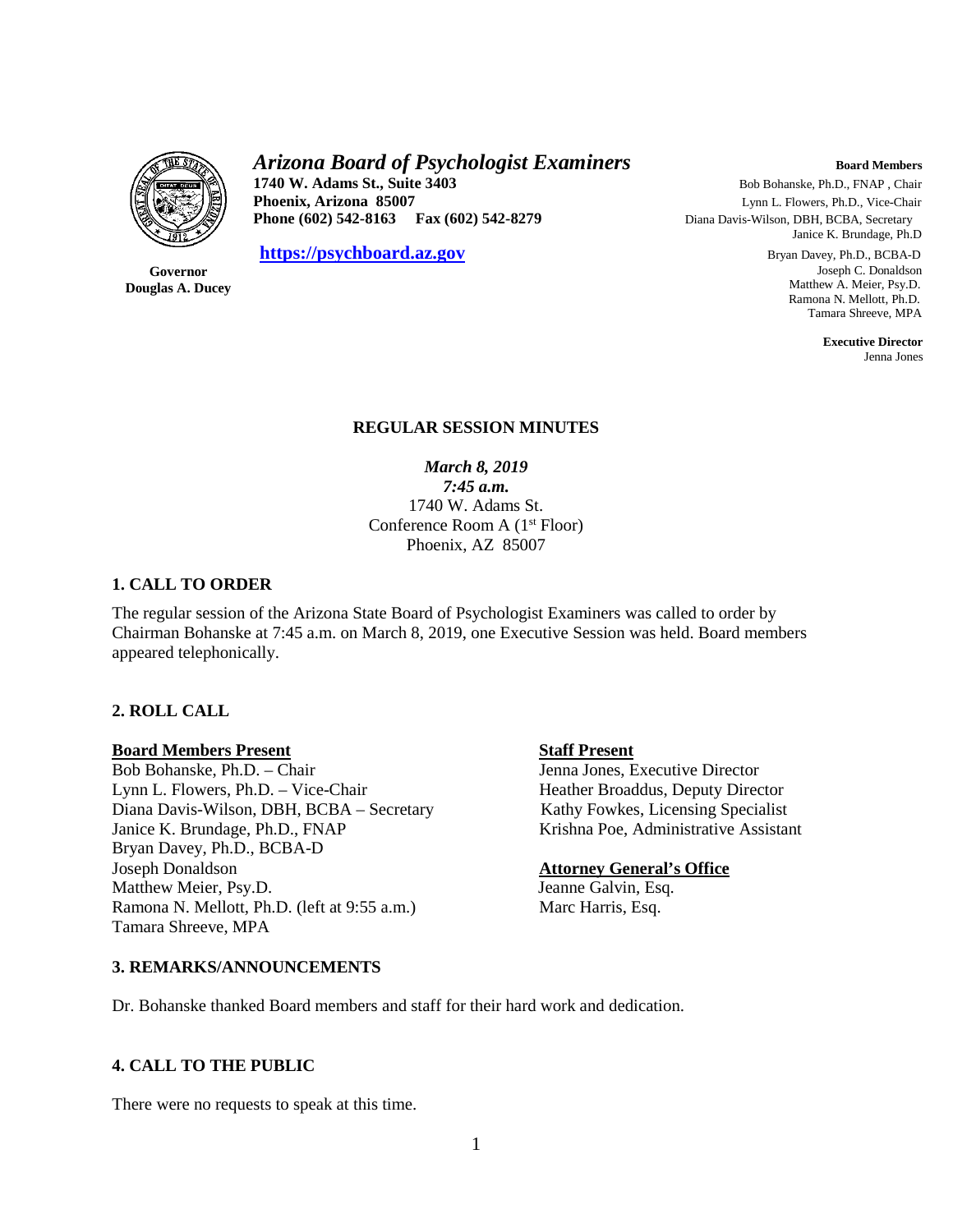### **5. COUNSEL UPDATE**

Ms. Galvin stated that the case involving Dr. Gray is still pending with the Superior Court. She stated that oral argument is scheduled for March 15, 2019. Ms. Galvin stated that the Board received a favorable decision in the case involving Dr. DenBoer. Ms. Galvin stated that the judgement was filed on March 7, 2019. Dr. DenBoer has 35 days from the date of the judgement to appeal the decision. Ms. Galvin stated that Dr. DenBoer's attorney indicated that an appeal will be filed. Ms. Galvin will continue to keep the Board apprised of the cases.

# **6. CONSENT AGENDA - DISCUSSION, CONSIDERATION, AND POSSIBLE ACTION**

Dr. Davis-Wilson recused from Brandy Naleski, M.Ed. and Adrian Weaver, M.A. Dr. Flowers removed item 6. e. for independent discussion. Dr. Mellott made a motion, seconded by Dr. Flowers, to approve the items on the Consent Agenda. The motion carried 9-0.

#### **(a) APPROVAL OF MINUTES**

**●** February 8, 2019, Regular Session

# **(b) DISCUSSION/DECISION REGARDING PSYCHOLOGY APPLICATIONS**

# **i. REQUESTING APPROVAL TO SIT FOR EXAMINATION (EPPP) ONLY**

- Alicia Miller, Psy.D.
- Brian Arizmendi, Ph.D.
- Jessica Lynne Spigner, Ph.D.
- Kim Anh Bui, Psy.D.

# **ii. REQUESTING APPROVAL TO SIT FOR EPPP AND LICENSURE**

- Christopher Robert Glowacki, Psy.D.
- Elizabeth A. Johnson-Heston, Psy.D.
- Laura E. Jimenez Arista, Ph.D.
- Nicole M. Farmer, Ph.D.
- Rosalba Mada, Ph.D.

#### **iii. REQUESTING APPROVAL OF LICENSURE BY WAIVER**

- David Michael Stein, Ph.D.
- Dixie Jean Woolston, Ph.D.
- Jessica Ostendorf Pishney, Psy.D.
- Margot Scott Bradley, Psy.D.
- Nicole C. Spanakis, Psy.D.

# **iv. REQUESTING APPROVAL OF POSTDOCTORAL EXPEREINCE FOR LICENSURE**

● Aubrey Anne Hardesty, Psy.D.

#### **v. REQUESTING APPROVAL OF LICENSURE BY CREDENTIAL**

• Isaac Evaughn Florez, Psy.D.

### **vi. REQUESTING APPROVAL TO SIT FOR THE EXAMINATION (EPPP) AND TEMPORARY LICENSURE**

● Danielle Marie Weston, Psy.D.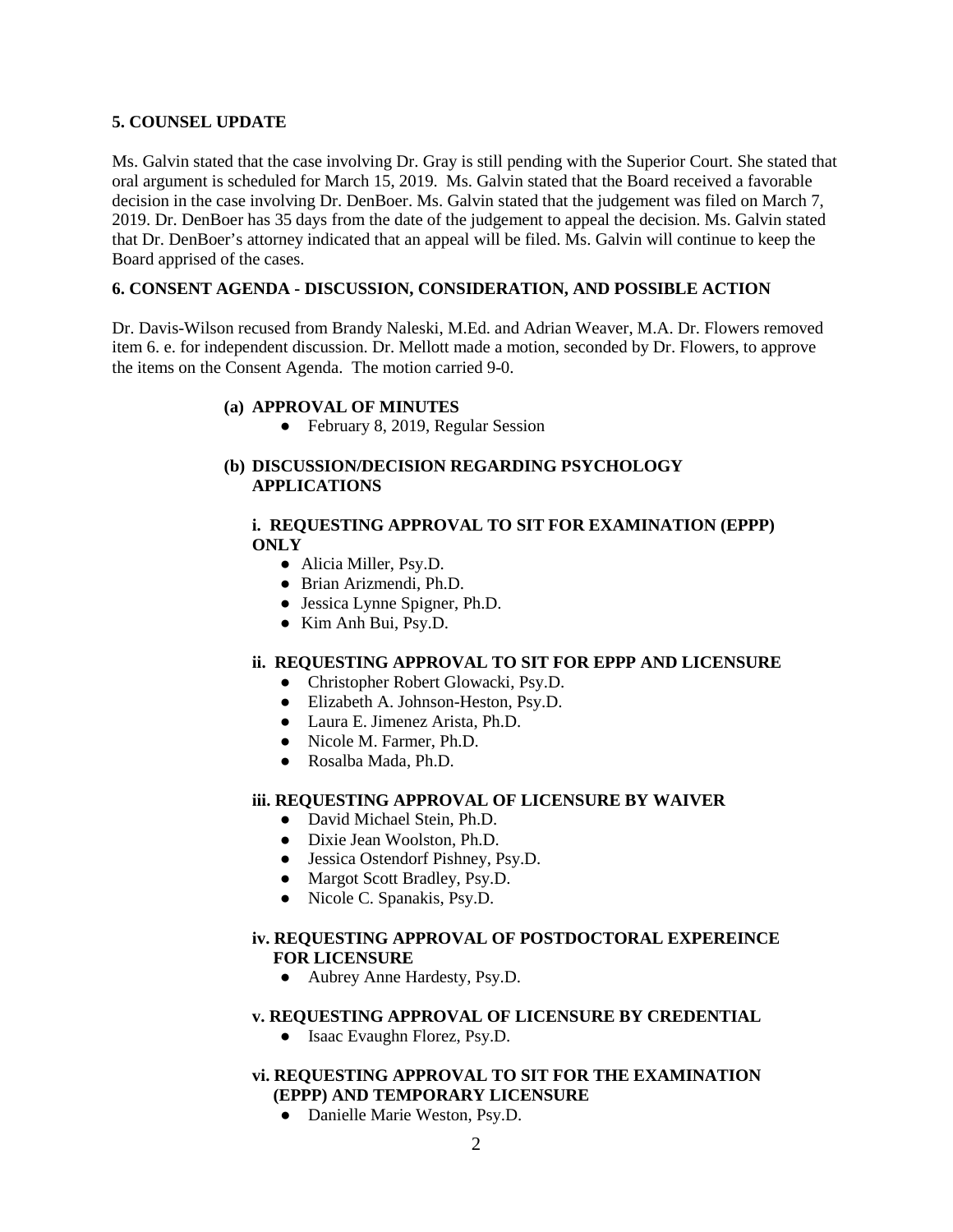### **(c) DISCUSSION/DECISION REGARDING BEHAVIOR ANALYST APPLICATIONS**

- Adrian Weaver, M.A.
- Anne Terese Yslas, M.A.
- Brian Harrison Schaffer, M.S.
- Delain Brooks Ritchey, M.A.
- Elaina Rae Posthumus, M.Ed.
- Elias Tolano, M.Ed.
- Irene Uberstine, M.A.
- Maria Elizabeth Cornish, M.A.
- Rachel Ann Crupi, M.S.
- Stephanie Nicole Bewley, M.Ed.
- **(d) DISCUSSION, CONSIDERATION, AND POSSIBLE ACTION REGARDING REQUEST TO RETAKE THE EPPP FROM ELENA MARIE RIVERA, PSY.D. TEMPORARY LICENSE HOLDER PSY-T-000003**
- **(e) DISCUSSION, CONSIDERATION, AND POSSIBLE ACTION REGARDING REQUEST FOR REACTIVATION OF INACTIVE LICENSE FROM GREG PEETOOM, PH.D.**
- **(f) DISCUSSION, CONSIDERATION, AND POSSIBLE ACTION REGARDING REQUEST FOR REACTIVATION OF INACTIVE LICENSE FROM BRANDY NALESKI, M.ED.**

# **7. DISCUSSION, CONSIDERATION, AND POSSIBLE ACTION REGARDING REQUEST FOR REACTIVATION OF INACTIVE LICENSE FROM GREG PEETOOM, PH.D.**

Dr. Flowers provided a summary stating that Dr. Peetoom completed 28 hours of continuing education and has been on inactive status for two or more years. According to rule, Dr. Peetoom is required to complete a minimum of 40 hours of continuing education. After deliberation, Dr. Bohanske made a motion, seconded by Dr. Flowers, to request that Dr. Peetoom submit an additional 12 hours of continuing education that meets the rule requirement. The continuing education will be reviewed by the Board's Executive Director, Ms. Jones. If the continuing education meets the rule requirement Dr. Peetoom's license will be reactivated. The motion carried 9-0.

# **8. DISCUSSION, CONSIDERATION AND POSSIBLE ACTION REGARDING PSYCHOLOGIST APPLICATION FOR EXAM AND LICENSURE FROM ERNESTO REZA, PSY.D.**

 Dr. Mellott provided a summary stating that the Application Review Committee reviewed Dr. Reza's application and expressed concern regarding his use of the designation "psychologist" in his employment. Dr. Reza was present and clarified that his use of the title is within the Department of Veterans Affairs (VA) guidelines for staff that are not licensed. He explained that he never refers to himself as a psychologist or portrays himself as a licensed psychologist to clients/patients. Board members commented that the information provided regarding the VA's guidelines indicate that Dr. Reza should refer to himself as a "graduate or staff psychologist". Board members noted that the VA is a federal facility and that the State does not have jurisdiction over federal facilities or their guidelines. After deliberation, Dr. Mellott made a motion, seconded by Dr. Flowers, to approve Dr. Reza to sit for the EPPP and licensure upon a passing score and payment of the prorated license fee. The motion carried 9-0.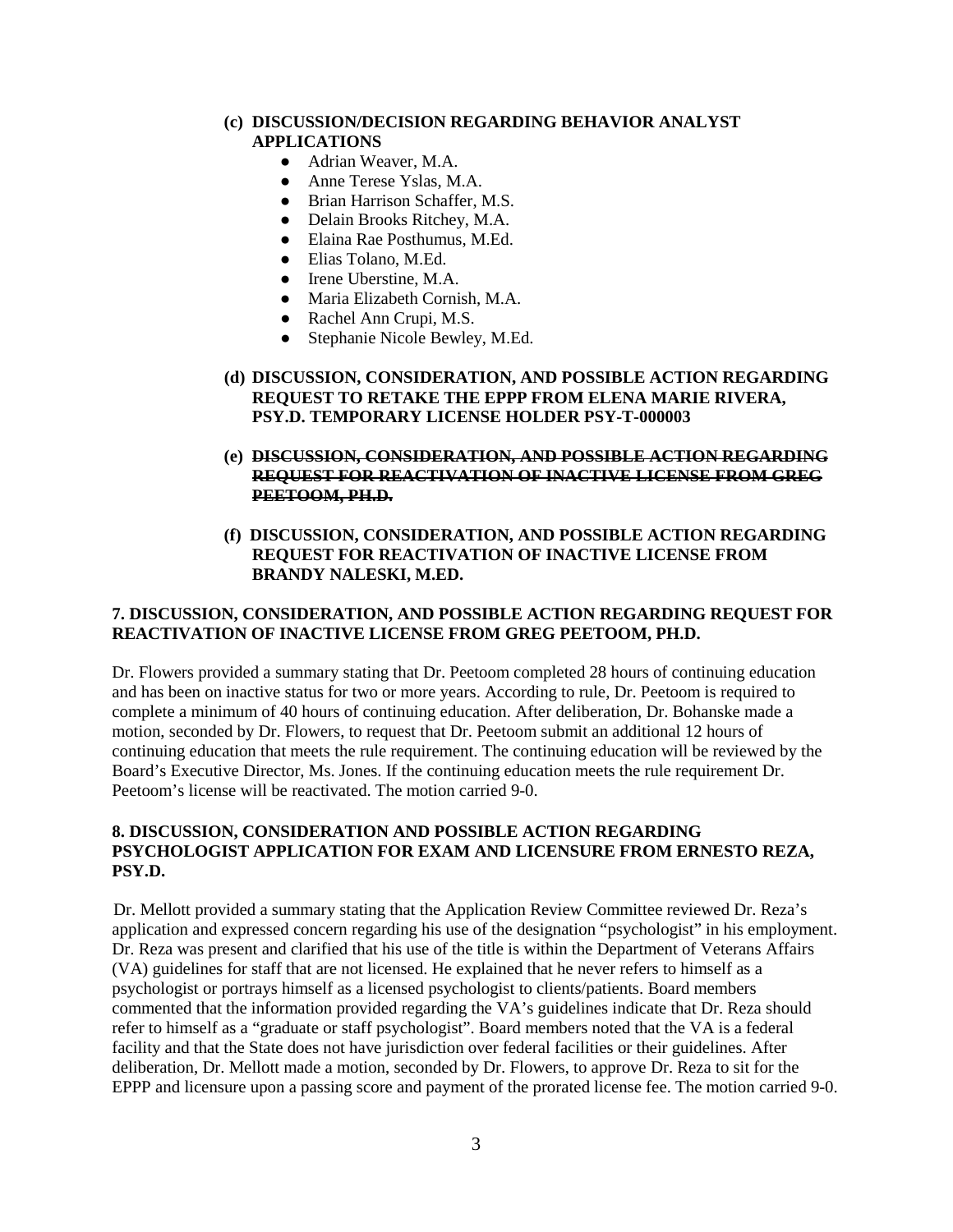# **9. DISCUSSION, CONSIDERATION, AND POSSIBLE ACTION RELATING TO INITIAL CASE REVIEWS OF THE FOLLOWING INVESTIGATIONS**

### John McCaine, Ph.D., Complaint No. 18-21

Dr. Brundage provided a summary stating the Arizona Board of Behavioral Health Examiners (BBHE) forwarded this Complaint to the Board expressing concern that Dr. McCaine did not provide adequate supervision to a licensed master social worker applicant (Applicant). The Complaint Screening Committee (Committee) reviewed the Complaint and forwarded it to the Board for further review.

Dr. McCaine and his attorney, John Ager, Esq., were present, requested to speak, made a statement and answered Board members' questions. Mr. Ager noted that Arizona statutes and rules for psychology do not require that supervisor's document supervision hours for licensure with BBHE. Dr. McCaine clarified that he was not aware of what documentation Applicant submitted to BBHE. Dr. McCaine affirmed that he became an approved supervisor with BBHE in 2014 and that since this Complaint he has completed additional continuing education pertaining to supervision. Board members asked Dr. McCaine if there was a written supervision agreement between him and Applicant. Dr. McCaine stated that there was not. He explained that Applicant was an employee and was receiving primary supervision from a licensed master level professional.

Board members deliberated and expressed concern with Dr. McCaine's lack of supervision documentation. After deliberation, Dr. Bohanske made a motion, seconded by Dr. Mellott, to dismiss Complaint No. 18-21. The motion failed 2-7 on a roll call vote with Dr. Bohanske and Dr. Mellott voting for the motion and Dr. Brundage, Dr. Davey, Dr. Davis-Wilson, Mr. Donaldson, Dr. Flowers, Dr. Meier and Ms. Shreeve voting no.

Dr. Brundage made a motion, seconded by Mr. Donaldson, to move Complaint No. 18-21, to an Informal Interview for possible violation of A.R.S. §32-2061(16)(h) failing or refusing to maintain and retain adequate business, financial or professional records pertaining to the psychological services provided to a client or patient. The motion carried 7-2 on a roll call vote with Dr. Bohanske and Dr. Mellott voting no.

# Michael Tansy, Ph.D., Complaint No. 18-27

Dr. Brundage and the Board's Assistant Attorney General, Ms. Galvin, recused from reviewing this item and exited the meeting room. Assistant Attorney General, Marc Harris, represented the Board in this matter.

Mr. Donaldson provided a summary stating the Complaint Screening Committee (Committee) reviewed the Complaint and forwarded it to the Board for further review. Mr. Donaldson explained that the Committee expressed concern that a sexually explicit image was on Dr. Tansy's computer monitor when a patient entered his office. Additionally, the Committee expressed concern that sexually explicit images do not "pop-up" on a monitor unless there is a search history for those types of website's.

Dr. Tansy and his legal counsel, Larry Cohen, Esq., were present, requested to speak, made a statement and answered Committee members' questions. Mr. Cohen stated that after hearing the Committee's concerns he conducted further research and explained that there is a phenomenon called "Drive by Downloading". This program may cause "pop-ups" to occur. Additionally, Mr. Cohen maintains that in no way did Dr. Tansy cause the image to appear on his monitor. Furthermore, Mr. Cohen reviewed the corrective action Dr. Tansy has taken since the incident.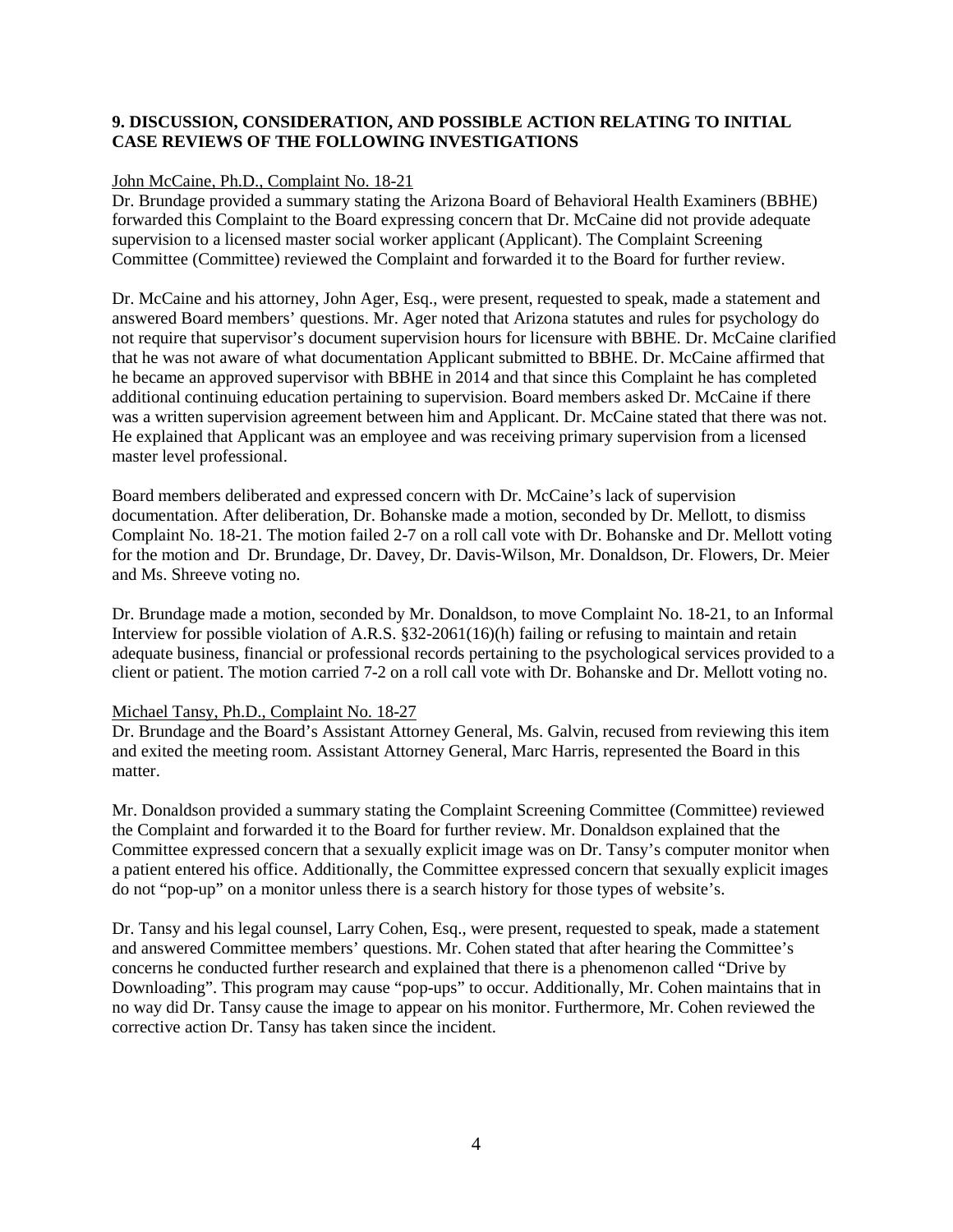Board members deliberated and recognized the documentation submitted by Dr. Tansy as well as the corrective action he has taken. After deliberation, Mr. Donaldson made a motion, seconded by Dr. Flowers, to dismiss Complaint No. 18-27 as there is no violation of statute or rule. The motion carried unanimously 8-0-1 on a roll call vote with Dr. Brundage recused.

# **10. DISCUSSION, CONSIDERATION, AND POSSIBLE ACTION REGARDING DETERMINATION OF JURISDICTION IN RELATION TO COMPLAINT NO. 18-25, JOHN DENBOER, PH.D.**

Ms. Broaddus provided a summary stating that Dr. DenBoer's attorney, J. Arthur Eaves, Esq., is arguing that the Board lacks jurisdiction in Complaint No. 18-25 pursuant to A.R.S. §23-1026(D). Board staff subpoenaed the complainant records from the treating physician to assist the Board in determining jurisdiction. Board members noted that Dr. DenBoer did not submit his patient records. After deliberation, the Board voted to table this matter and directed Board staff to subpoena Dr. DenBoer's patient records.

# **11. DISCUSSION, CONSIDERATION AND POSSIBLE ACTION REGARDING PRACTICE MONITOR'S RECOMMENDATION TO DECREASE THE SUPERVISION/MONITORING REQUIREMENTS IN RELATION TO THE CONSENT AGREEMENT AND ORDER FOR COMPLAINT NO.'S 16-36, 16-53 AND 17-23, JOHN DENBOER, PH.D.**

Ms. Jones provided a summary stating that the Board office received Dr. DenBoer's first quarterly report and it was noted that the Practice Monitor is recommending a decrease in the amount of practice monitoring sessions stipulated in the Consent Agreement and Order. Ms. Jones explained that the Consent Agreement and Order stipulates bi-monthly meetings for a minimum of two hours each session for the first six months. The Practice Monitor may decrease the sessions to once a month after the first six months. Ms. Jones stated that the Consent Agreement and Order became effective on October 9, 2018. After deliberation, Dr. Flowers made a motion to deny the Practice Monitor's recommendation. The motion died due to lack of a second.

Dr. Bohanske made a motion, seconded by Dr. Brundage, to accept the Practice Monitor's recommendation to decrease the sessions to once a month for a minimum of two hours effective April 1, 2019. The motion carried 8-1 with Dr. Flowers voting no.

# **12. DISCUSSION, CONSIDERATION, AND POSSIBLE ACTION REGARDING CORRESPONDENCE RECEIVED FROM HEATHER BRISTER, PH.D.**

*At 9:12 a.m. Ms. Shreeve made a motion, seconded by Dr. Davey, to go into Executive Session to review confidential records. The motion carried 9-0. Open session reconvened at 9:16 a.m.*

Ms. Shreeve made a motion, seconded by Mr. Donaldson, to approve Dr. Brister's request. The motion carried unanimously, 9-0.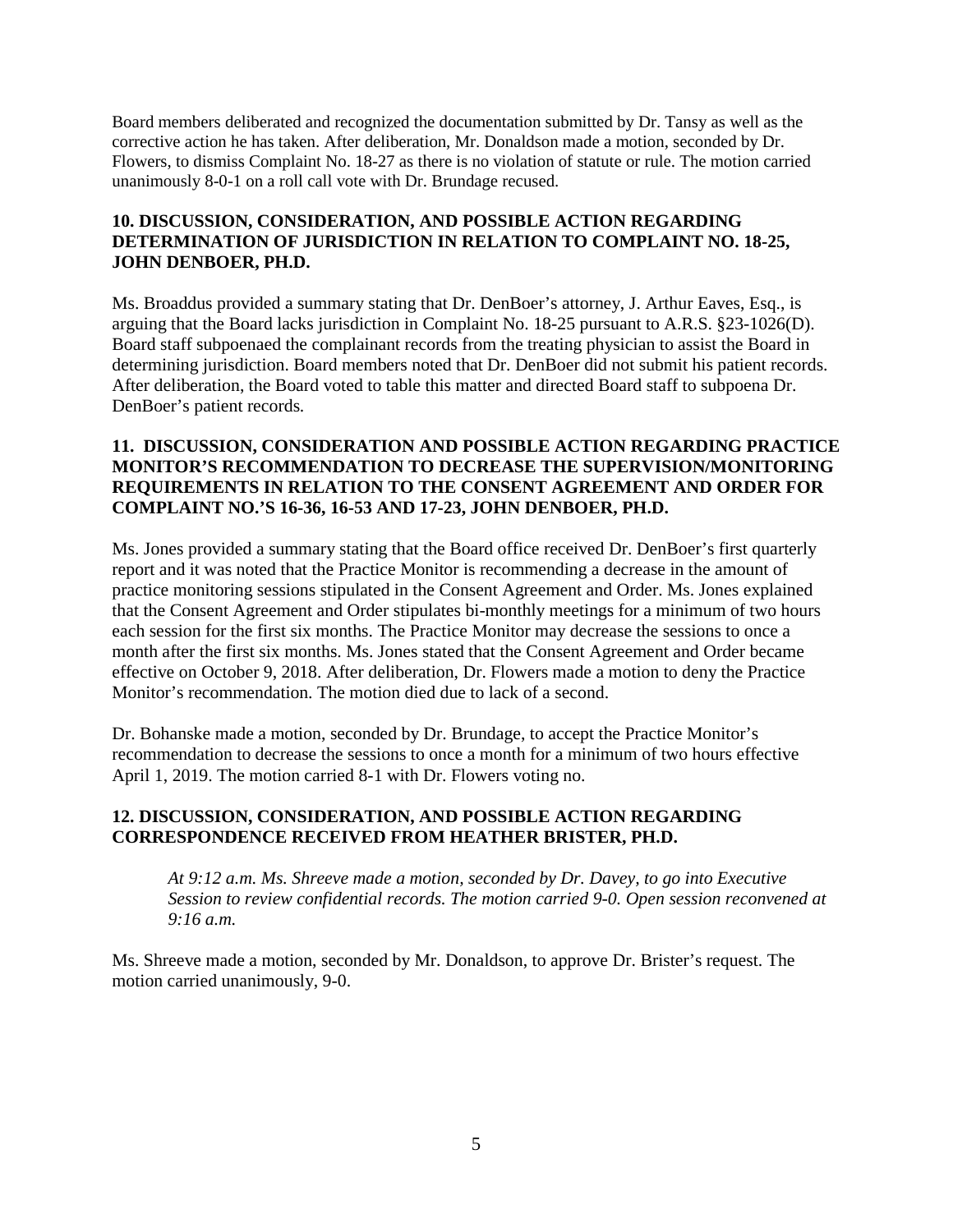# **13. DISCUSSION, CONSIDERATION, AND POSSIBLE ACTION REGARDING PROPOSED CONSENT AGREEMENT AND ORDER PERTAINING TO COMPLAINT NO. 18-08, MARK MAGIER, PSY.D. AND POSSIBLE MOTION TO VACATE THE INFORMAL INTERVIEW**

Ms. Jones provided a summary stating the Board forwarded Complaint No. 18-08 to an Informal Interview. Subsequently, the Board office received a proposed Consent Agreement and Order for Probation, Practice Monitor and Continuing Education (Consent Agreement) from Dr. Magier. The Consent Agreement stipulates probation for a minimum of 12 months, 18 hours of continuing education and the licensee shall meet with a Board approved Practice Monitor twice a month for a minimum of 1 hour each session. The licensee and his attorney, Charles S. Hover, III, esq. were present. The Board expressed concern with the length of the Practice Monitor sessions. After deliberation, Dr. Brundage made a motion, seconded by Mr. Donaldson, to amend the proposed Consent Agreement to require that the licensee meet with the Practice Monitor twice a month for a minimum of two hours each session. If the licensee agrees to the terms of the Consent Agreement the Informal Interview involving Complaint No. 18-08 will be vacated. The motion carried unanimously, 9-0 on a roll call vote.

# **14. DISCUSSION, CONSIDERATION, AND POSSIBLE ACTION REGARDING SUPERVISION REPORT SUBMITTED TO THE BOARD OFFICE RELATING TO DEBRA GOLDFINE, PH.D. AND POSSIBLE NONCOMPLIANCE WITH THE TERMS OF THE CONSENT AGREEMENT AND ORDER**

Ms. Broaddus provided a summary stating that Dr. Goldfine is currently under a Consent Agreement and Order for Probation, Supervision, Continuing Education and Rehabilitation (Consent Agreement). The Consent Agreement stipulates that when Dr. Goldfine is gainfully employed she is required to obtain two hours of supervision per twenty hours worked per week. Board staff received Dr. Goldfine's supervision report and it was noted that Dr. Goldfine may not have received the required amount of supervision during her employment. Board staff noted that Dr. Goldfine completed the required biological fluid testing but has not completed the required continuing education. Dr. Goldfine was present, made a statement and answered Board members' questions. Dr. Goldfine stated that she received the appropriate amount of supervision for the hours worked. Dr. Goldfine submitted her supervision documentation as proof of the supervision she received. Dr. Goldfine indicated that she is currently unemployed and that she plans to complete the required ethics course prior to the end of probation. Board members expressed concern with Dr. Goldfine's lack of follow through with the terms of the Consent Agreement. Board members noted that Dr. Goldfine has been under the Consent Agreement for more than one year and has only been employed for approximately three months during that time. After deliberation, Dr. Brundage made a motion, seconded by Mr. Donaldson, to amend the current Consent Agreement to require that Dr. Goldfine begin biological fluid testing within two weeks of the effective date of the amended Consent Agreement, to undergo biological fluid testing at least once per month and to submit a statement summarizing how she intends to complete the requirements of the Consent Agreement within 30 days of the effective date of the amended Consent Agreement. The motion carried unanimously, 9-0 on a roll call vote.

*Dr. Mellott left the meeting at 9:55 a.m.*